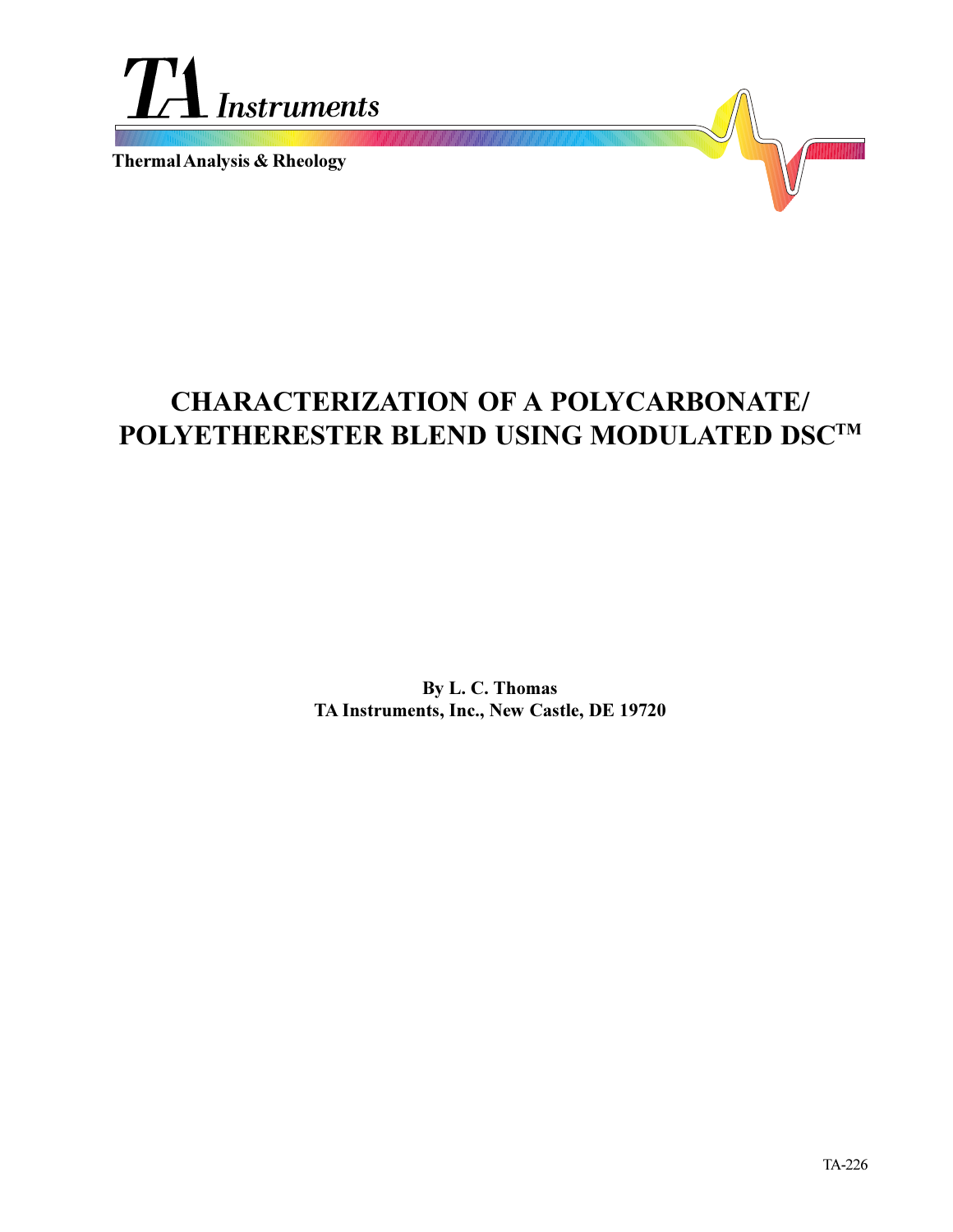## **INTRODUCTION**

Modulated DSC (MDSC<sup>TM</sup>) is an analytical technique which subjects a material to a linear heating method which has a superimposed sinusoidal temperature oscillation (modulation) resulting in a cyclic heating profile. Deconvolution of the resultant heat flow profile during this cyclic heating provides not only the "total" heat flow obtained from conventional DSC, but also separates that "total" heat flow into its heat capacity-related (reversing) and kinetic (nonreversing) components. The equation which describes heat flow in modulated DSC is:

$$
\frac{dQ}{dt} = Cp \frac{dT}{dt} + f(T, t)
$$
  
(TOTAL) (REVERSING) (NONREVERSING)

where:

$$
\frac{dQ}{dt} = \text{total heat flow}
$$
\n
$$
Cp = \text{heat capacity}
$$
\n
$$
\frac{dT}{dt} = \text{heating rate}
$$

 $f(T, t)$  = heat flow dependent on absolute temperature and time

Because of this ability to separate "total" heat flow into its components, modulated DSC provides unique new insights into polymer phenomena such as the glass transition and melting, including:

- separation of simultaneous crystallization and melting processes
- more accurate measurement of the temperature range of melting
- increased precision of heat capacity measurements
- more accurate measurement of the initial crystallinity of polymers

This paper which describes evaluation of a polycarbonate/polyetherester (PC/PEE) blend, illustrates these unique capabilities of modulated DSC.

# **EXPERIMENTAL**

The results described here were obtained using a TA Instruments DSC 2920 with modulated DSC option and a Refrigerated Cooling System (RCS). Experimental conditions included:

**Sample Size**: 15 mg (nominal) in crimped aluminum pans; cut to ensure a flat side for good sample/pan contact

**Purge**: Helium at 25 cc/minute

## **Calibration**:

- The heat of fusion was calibrated with Indium to 28.4  $J/g$
- Temperature was calibrated based on Indium melt onset at 156.6°C
- Heat capacity was calibrated with low density polyethylene to  $2.57 \text{ J/g}^{\circ}\text{C}$  at 150°C (above melt) using isothermal MDSC with a  $(\pm 0.424^{\circ}$ C) amplitude and a 40 second period.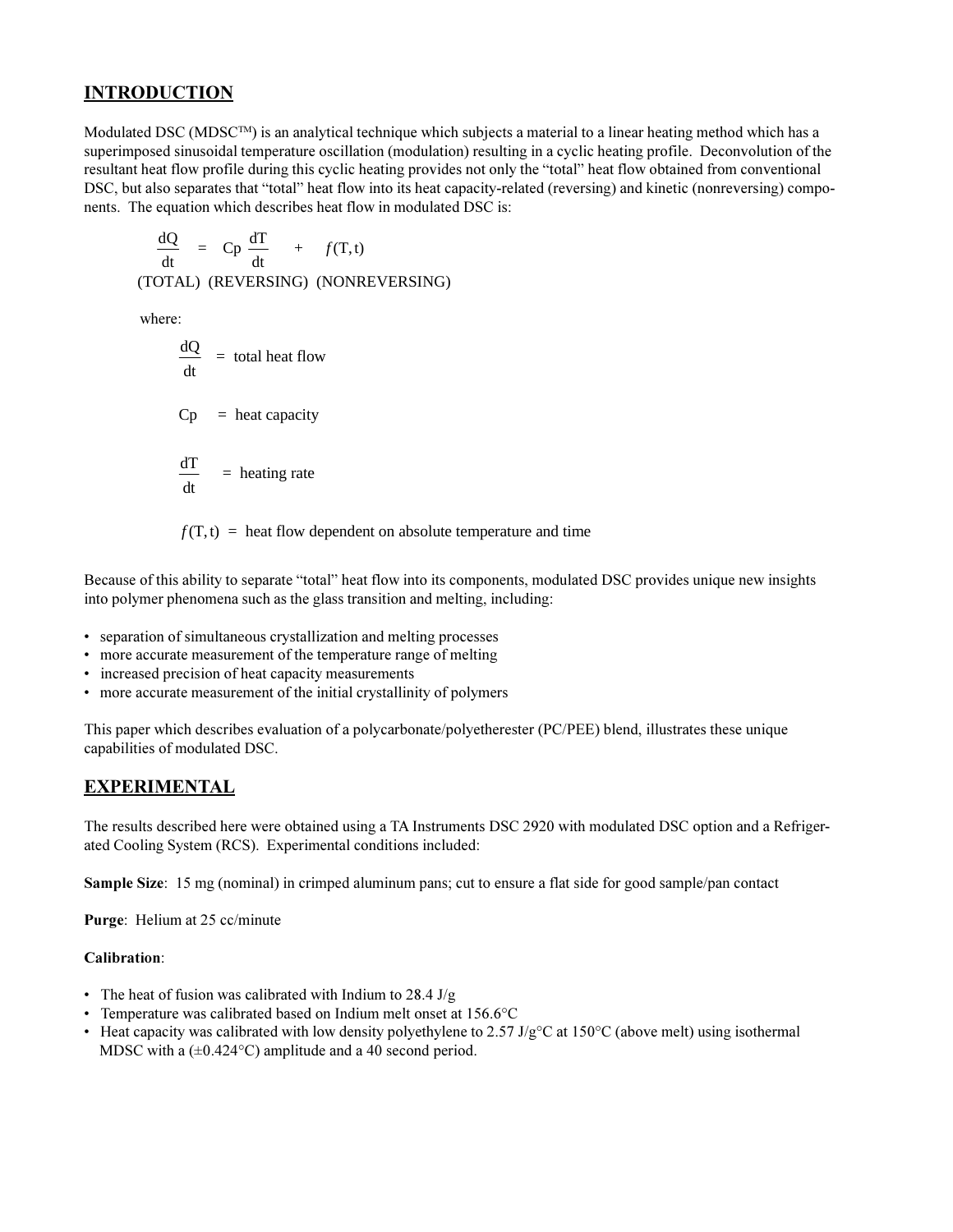#### **MDSC parameters** (optimized for analyzing melting region):

• Modulation Period

A period between 40 to 100 seconds should be selected when using helium as a purge gas, and 60 to 100 seconds with a nitrogen purge. If an accurate value of heat capacity is also desired from the measurement, values greater than the minimums are recommended. Since 4-5 modulation cycles are desired at half-height of the sharpest melting peak, the longer the period, the slower the average underlying heating rate that is required. A 40 second period was chosen in this study.

Underlying Heating Rate

A heating rate which provides a minimum of 4-5 cycles at the half-height of the sharpest melting peak should be selected. 4°C/minute was selected in this study.

• Modulation Amplitude

An amplitude which provides cyclic heating only (no cooling) and causes the heating rate to periodically go to  $0^{\circ}$ C/min should be selected. This is done with the use of the table shown in Figure 1. The table is linear and, therefore, the desired amplitude for a 4 $\degree$ C/min heating rate with 40 second period is twice the value at  $2\degree$ C/min (2 x  $0.212 = \pm 0.424$ °C). The primary reason for having the heating rate periodically go to 0°C/min is to periodically eliminate the contribution of heat capacity to the heat flow signal based on the classical heat flow equation shown previously. This permits continuous, time-dependent processes such as crystal perfection or crystallization to be observed in the raw, modulated heat flow signal. The heat flow at the lowest heating rate is seen along the top of the modulated heat flow signal. Hence, the top of the modulated heat flow signal should have the same shape as the Nonreversing signal, which is the calculated MDSC<sup>TM</sup> signal for time-dependent processes.

#### **Thermal History**:

Preliminary experiments indicated that the glass transition of this blend changes as the blend is temperature cycled. Therefore, the actual results were obtained as the blend was cycled four times between -50 and 250°C. The cooling rate was kept constant at 5°C/minute to separate cooling effects from material changes. Each cycle consisted of cooling at 5°C/minute to -50°C, equilibration for 5 minutes, heating at 4°C/minute in MDSC mode to 250°C, equilibration for 5 minutes, and then repeating the cycle.

|                                                                                                                                                                                 |     |       | Figure 1: MAXIMUM 'HEAT ONLY' AMPLITUDE (°C) |       |       |                |       |       |  |
|---------------------------------------------------------------------------------------------------------------------------------------------------------------------------------|-----|-------|----------------------------------------------|-------|-------|----------------|-------|-------|--|
| Heating Rate (°C/min)                                                                                                                                                           |     |       |                                              |       |       |                |       |       |  |
|                                                                                                                                                                                 |     | 0.1   | 0.2                                          | 0.5   |       | $\mathfrak{p}$ | 5     | 10    |  |
|                                                                                                                                                                                 | 10  | 0.003 | 0.005                                        | 0.013 | 0.027 | 0.053          | 0.133 | 0.265 |  |
|                                                                                                                                                                                 | 20  | 0.005 | 0.011                                        | 0.027 | 0.053 | 0.106          | 0.265 | 0.531 |  |
|                                                                                                                                                                                 | 30  | 0.008 | 0.016                                        | 0.040 | 0.080 | 0.159          | 0.398 | 0.796 |  |
| Period (sec                                                                                                                                                                     | 40  | 0.011 | 0.021                                        | 0.053 | 0.106 | 0.212          | 0.531 | 1.062 |  |
|                                                                                                                                                                                 | 50  | 0.013 | 0.027                                        | 0.066 | 0.133 | 0.265          | 0.663 | 1.327 |  |
|                                                                                                                                                                                 | 60  | 0.016 | 0.032                                        | 0.080 | 0.159 | 0.318          | 0.796 | 1.592 |  |
|                                                                                                                                                                                 | 70  | 0.019 | 0.037                                        | 0.093 | 0.186 | 0.372          | 0.929 | 1.858 |  |
|                                                                                                                                                                                 | 80  | 0.021 | 0.042                                        | 0.106 | 0.212 | 0.425          | 1.062 | 2.123 |  |
|                                                                                                                                                                                 | 90  | 0.024 | 0.048                                        | 0.119 | 0.239 | 0.478          | 1.194 | 2.389 |  |
|                                                                                                                                                                                 | 100 | 0.027 | 0.053                                        | 0.133 | 0.265 | 0.531          | 1.327 | 2.654 |  |
| $T_{amp} = H_r^*(\frac{P}{2\pi^*60})$                                                                                                                                           |     |       |                                              |       |       |                |       |       |  |
| Tamp = maximum temperature amplitude for "heat only" ( $°C$ )<br>where:<br>$Hr = Average heating rate (°C/min)$<br>$P = period$ (seconds)<br>$60 =$ converts seconds to minutes |     |       |                                              |       |       |                |       |       |  |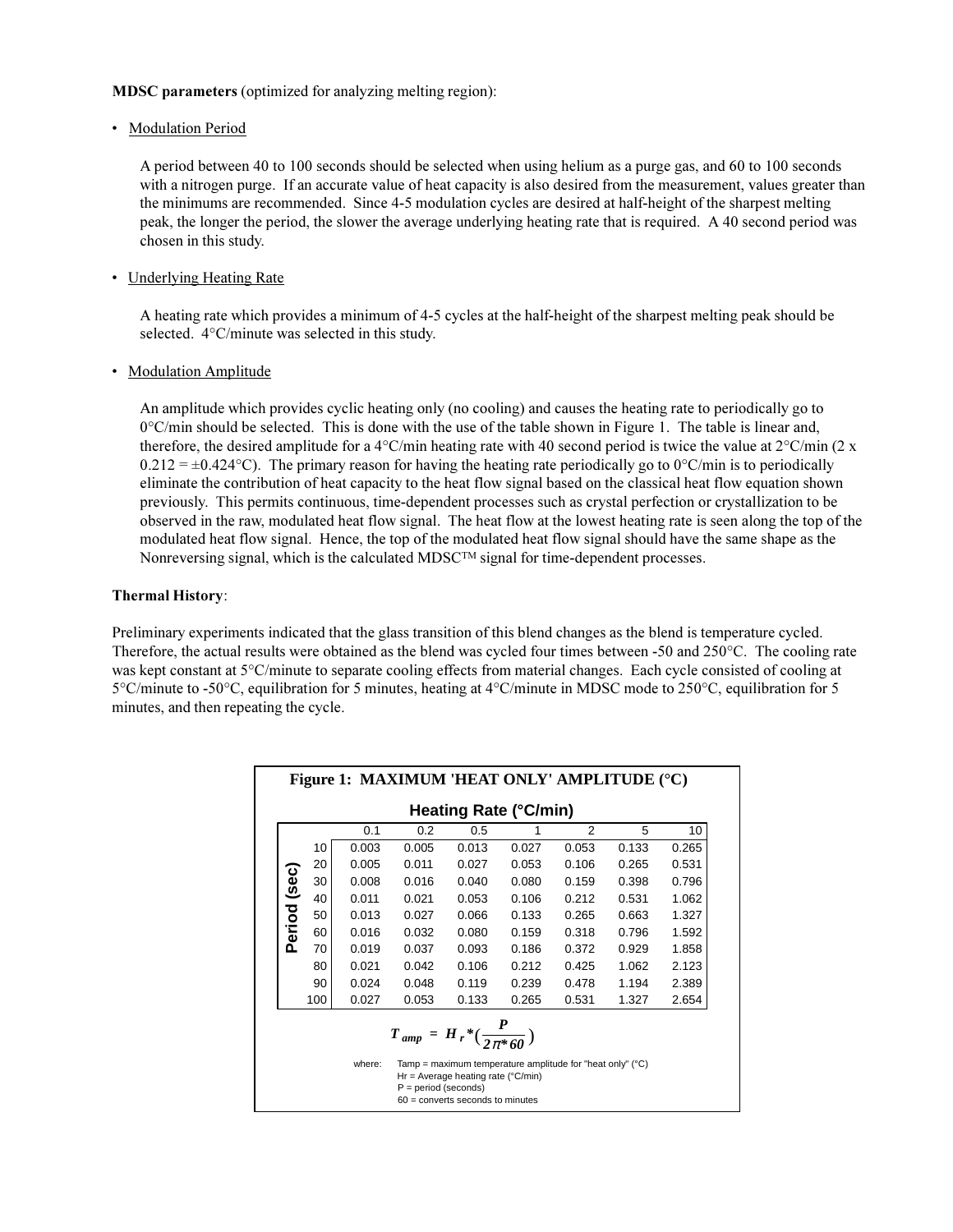# **RESULTS**

#### **Separation of Simultaneous Melting and Crystallization/Crystalline Perfection Processes**

Figure 2 shows the three primary modulated DSC<sup>TM</sup> signals for the PC/PEE blend "as-received". The Total Heat Flow, which is qualitatively and quantitatively equivalent to the curve obtained from conventional DSC, indicates three transitions - a glass transition about 80°C, a cold crystallization peak at 143°C and a melting peak at 211°C. In addition, although there is no clear indication of a transition between the cold crystallization and the melt, the "baseline" has an apparent exothermic bump prior to the onset of melting. The reason for this bump becomes obvious once the modulated DSC reversing and nonreversing curves are evaluated. Figure 3 shows the top of the modulated heat flow curve before deconvolution. Since the experimental parameters as described earlier were set so that no cooling occurred during the modulated DSC experiment, the heat flow at the top of the modulated heat flow curve should be zero unless kinetic processes are occurring. This expanded view clearly shows that above the cold crystallization exotherm there are additional exothermic processes occurring. In the same temperature region, there are also endothermic processes occurring as seen from the reversing heat flow signal (Figure 2). These simultaneous exothermic and endothermic processes are believed to be associated with crystallization/melting/crystalline perfection prior to the onset of "bulk" melting at 211°C. Conventional DSC, which represents the sum of all thermal events occurring at any given time and temperature, cannot separate these overlapping events.





#### **More Accurate Measurement of the Temperature Range of Melting**

Using standard baseline extrapolation procedures, the onset of melting in conventional DSC for the "as received" blend is projected to be 195°C (Figure 2). Examination of the modulated DSC reversing heat flow, on the other hand, yields a significantly different result. Theory predicts that, in the absence of other phenomena, the heat flow curve prior to melting should be a linear, increasingly endothermic line with a slope directly related to heat capacity. Obviously, that is not the case for this blend. Endothermic deviation from baseline (onset of the "melting process") actually occurs immediately after cold crystallization - about 50°C earlier than predicted by conventional DSC. Figures 4 and 5 further indicate that the onset of melting is consistent on subsequent reheating of the blend. Figure 4 shows the heat capacity results from the four heating curves overlaid with the heat capacity curve during cooling. The cooling curve heat capacity is not "contaminated" by the presence of any overlapping phenomena, and hence provides the expected linear, increasingly endothermic "baseline" predicted by theory. Figure 5 shows the reversing heat flow curves from the four heating curves. The inability of conventional DSC to accurately measure the range of melting is, of course, again directly related to the inability to separate simultaneous thermal events.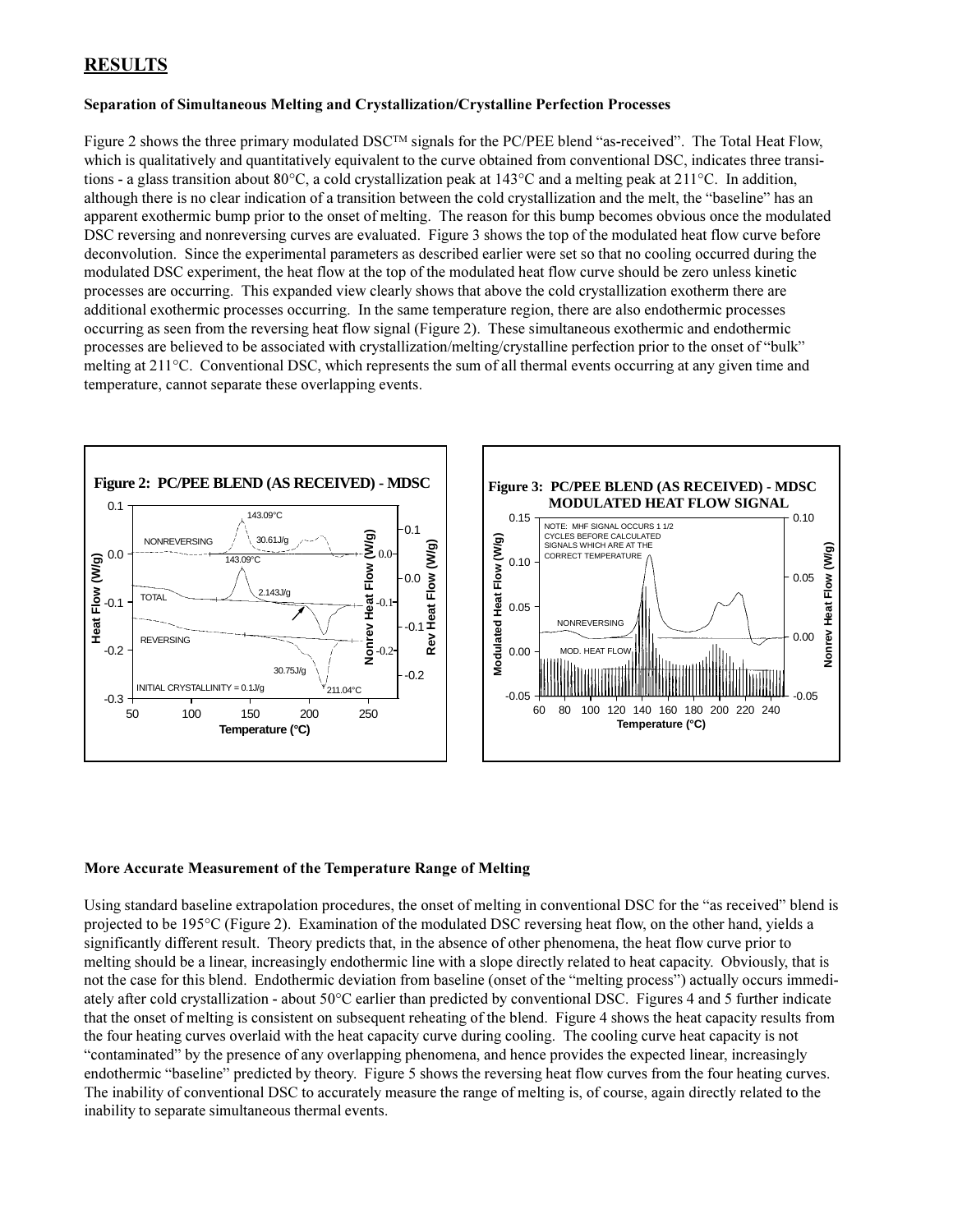

**Increased Precision of Heat Capacity Measurements**

The excellent precision of modulated DSC<sup>TM</sup> for measuring heat capacity is evident in Figure 4. The only deviation outside the glass transition region is seen in the initial heating of the "as-received" blend, and the higher heat capacity seen there might be expected given the material was prepared by injection molding and hence it was probably cooled at a faster rate.

In addition to having excellent precision, the heat capacity signal also has an excellent baseline because all thermal drift in the calorimeter which occurs at a different frequency, is eliminated due to the way that the signal is calculated.

The combination of excellent precision and baseline makes it possible to detect small changes in structure as seen in the glass transition of the different heating segments in Figure 6. The time-based derivative of the heat capacity signal (dashed line) is particularly useful for emphasizing differences. In this case, there are two events in the Tg region which change in size as the material is cycled. The most likely interpretation of these two events is that the higher temperature (weaker) event is associated with amorphous material trapped in crystalline regions of the polymer where molecular mobility is restricted until a higher temperature is reached. This theory, and the relative heights of the higher temperature event, is supported by the initial crystallinity results described in the next section.